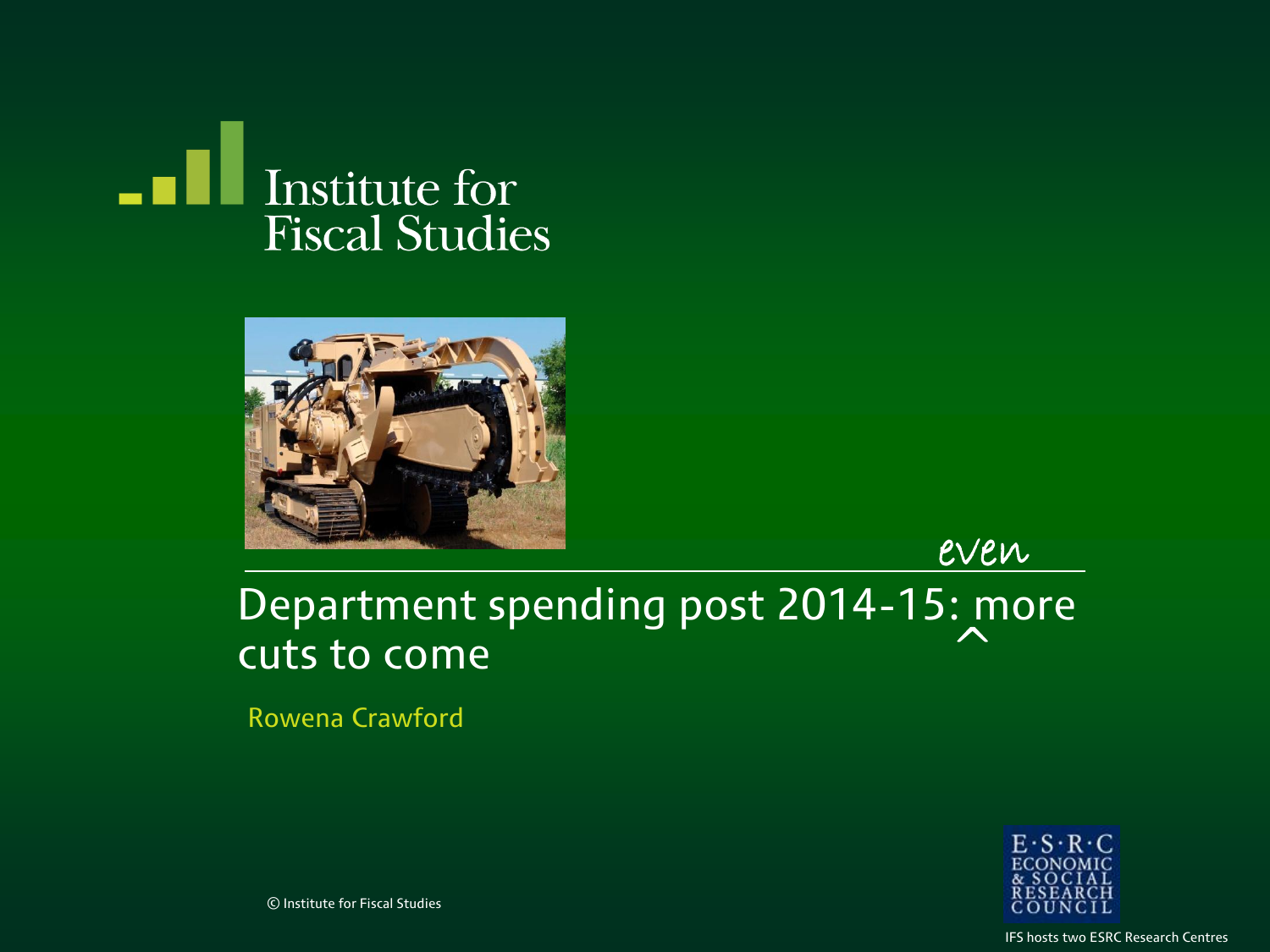#### Introduction

- Focus of this presentation is on resource departmental expenditure limits (DELs)
	- Non-investment spending by Whitehall departments on administration and the delivery of public services
- Autumn statement announced some changes to resource DELs in the SR 2010 period
	- Measures that reduced resource DELs
	- OBR forecasting an underspend each year
- Government firmed up plans for 2015-16
- Extra year of cuts pencilled in for 2017-18

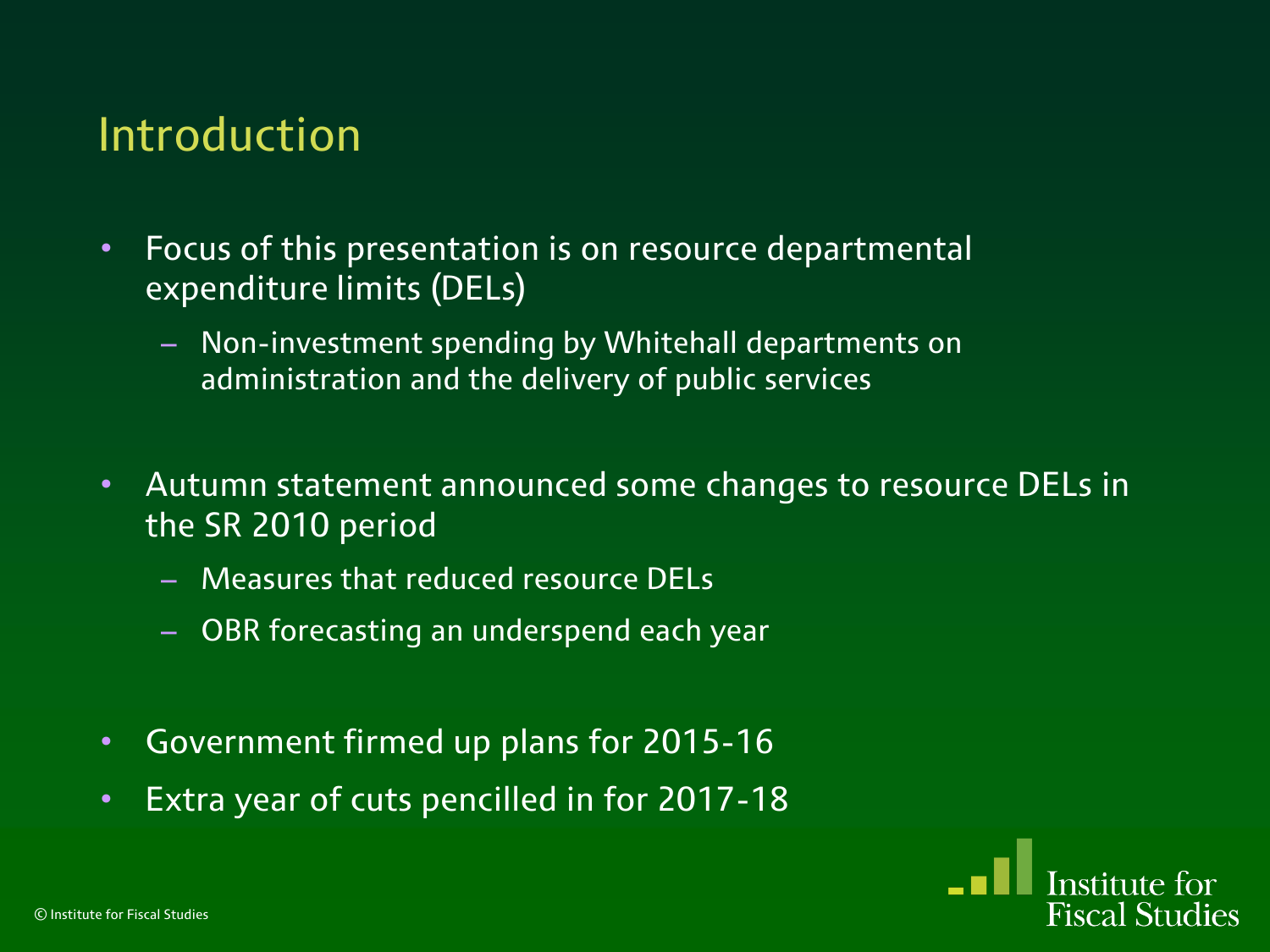#### Real change in resource DEL



Institute for **Fiscal Studies** 

Note: Figure shows resource Departmental Expenditure Limits (DELs) including depreciation under current policies, assuming no further changes to welfare policies or total government spending.

© Institute for Fiscal Studies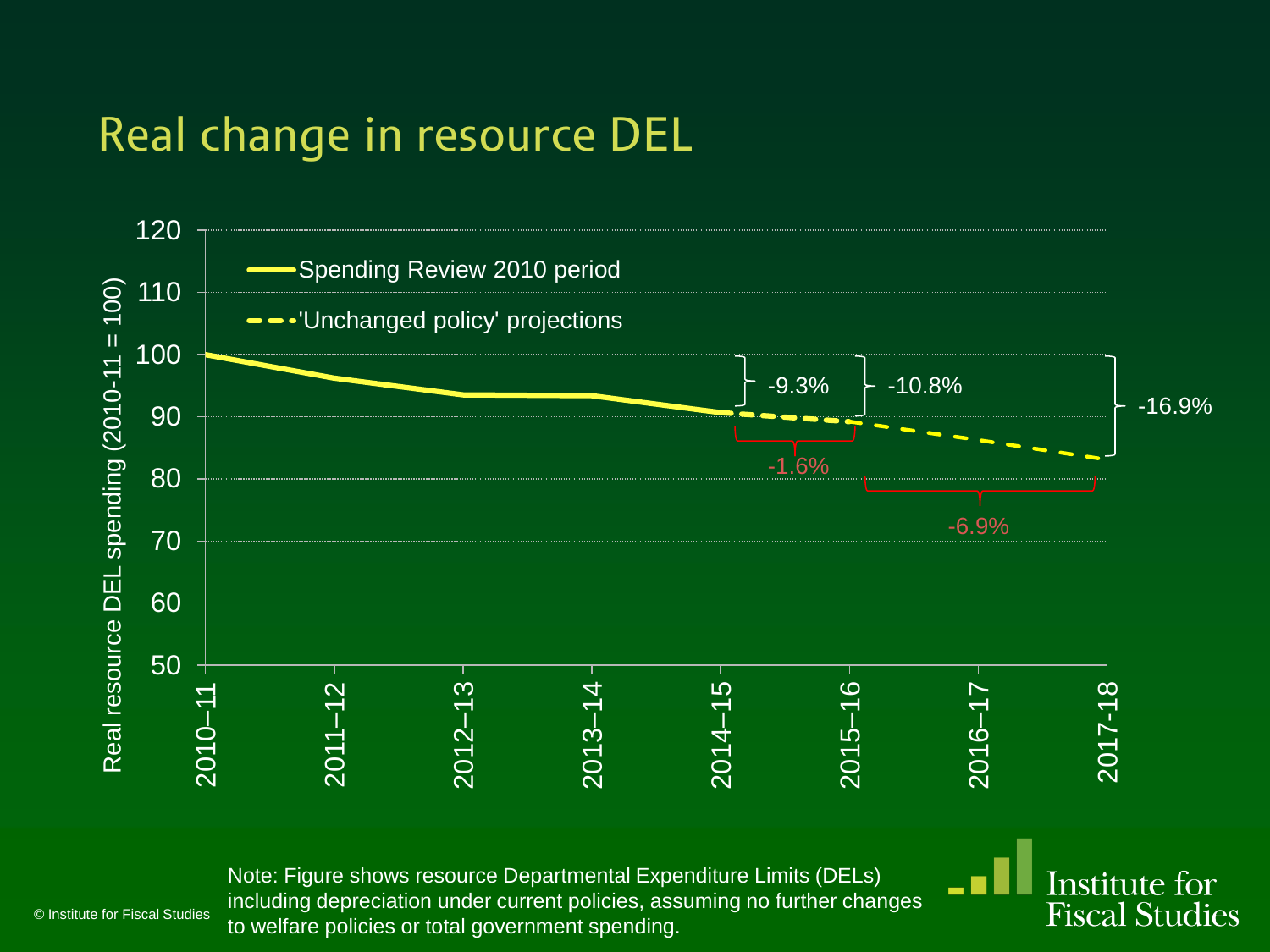#### General government employment

- OBR produces a forecast for general government employment (GGE) based on:
	- Growth of total paybill (assumed to move in line with non-investment departmental spending)
	- Growth of paybill per head (depends on average earnings growth, wage drift, pay settlements)
- Spending cuts in 2017-18 add around 200,000 to fall in general government employment between 2011 and 2018
	- OBR now forecasting total fall in GGE between 2011 and 2018 of 1.1 million (929,000 excluding recent classification change)

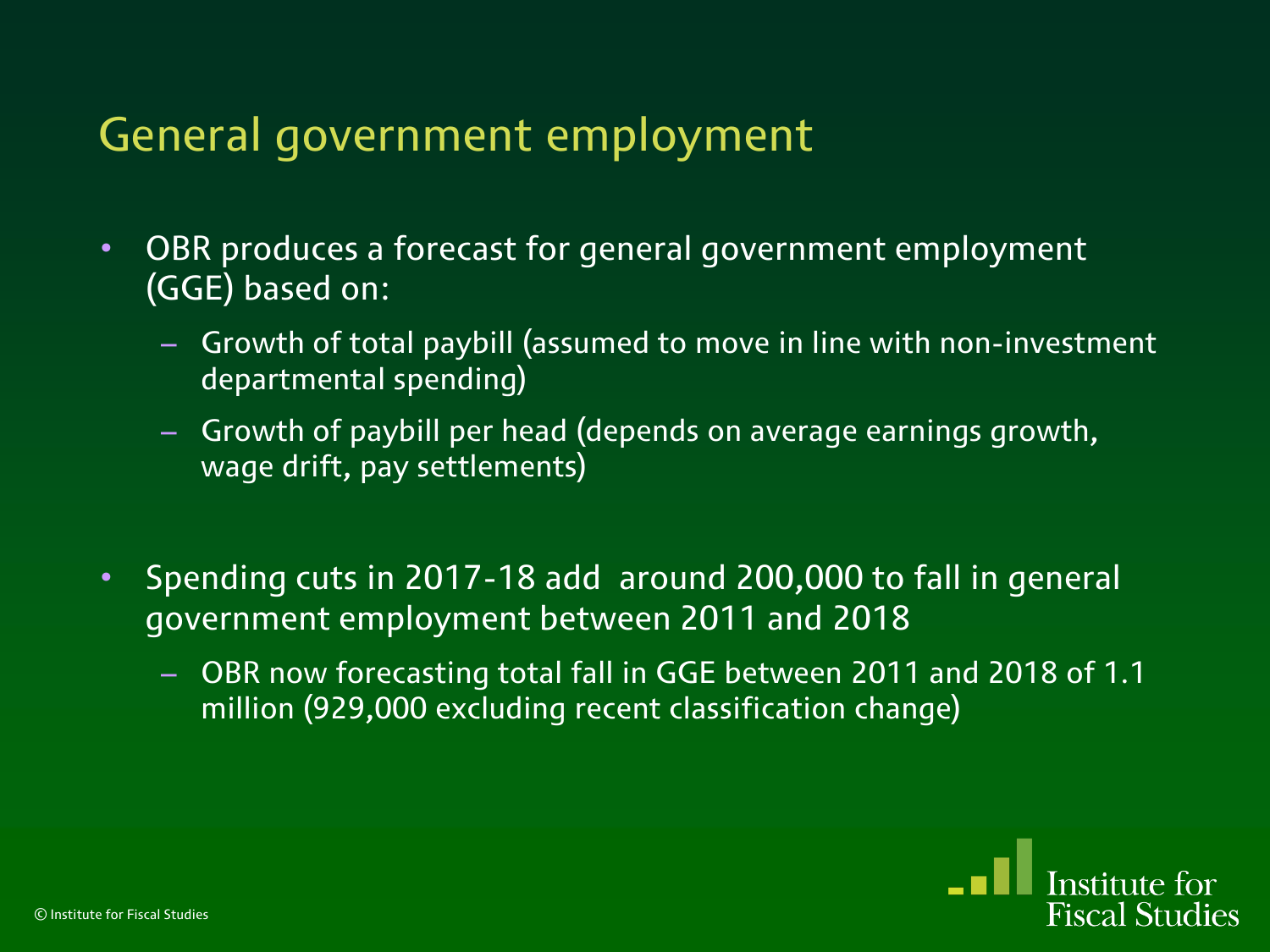• "Spending on health, schools and ODA will be protected from further reductions"

|                                                                 | <b>Total DEL</b> | Of which:  |                |     |           |  |  |
|-----------------------------------------------------------------|------------------|------------|----------------|-----|-----------|--|--|
|                                                                 |                  | <b>NHS</b> | <b>Schools</b> | Aid | Other DEL |  |  |
| Real percentage change in resource spending between 2014-15 and |                  |            |                |     |           |  |  |
| $\dots$ 2015-16                                                 | $-1.6$           |            |                |     |           |  |  |
|                                                                 |                  |            |                |     |           |  |  |
|                                                                 |                  |            |                |     |           |  |  |
|                                                                 |                  |            |                |     |           |  |  |
|                                                                 |                  |            |                |     |           |  |  |
|                                                                 |                  |            |                |     |           |  |  |
|                                                                 |                  |            |                |     |           |  |  |

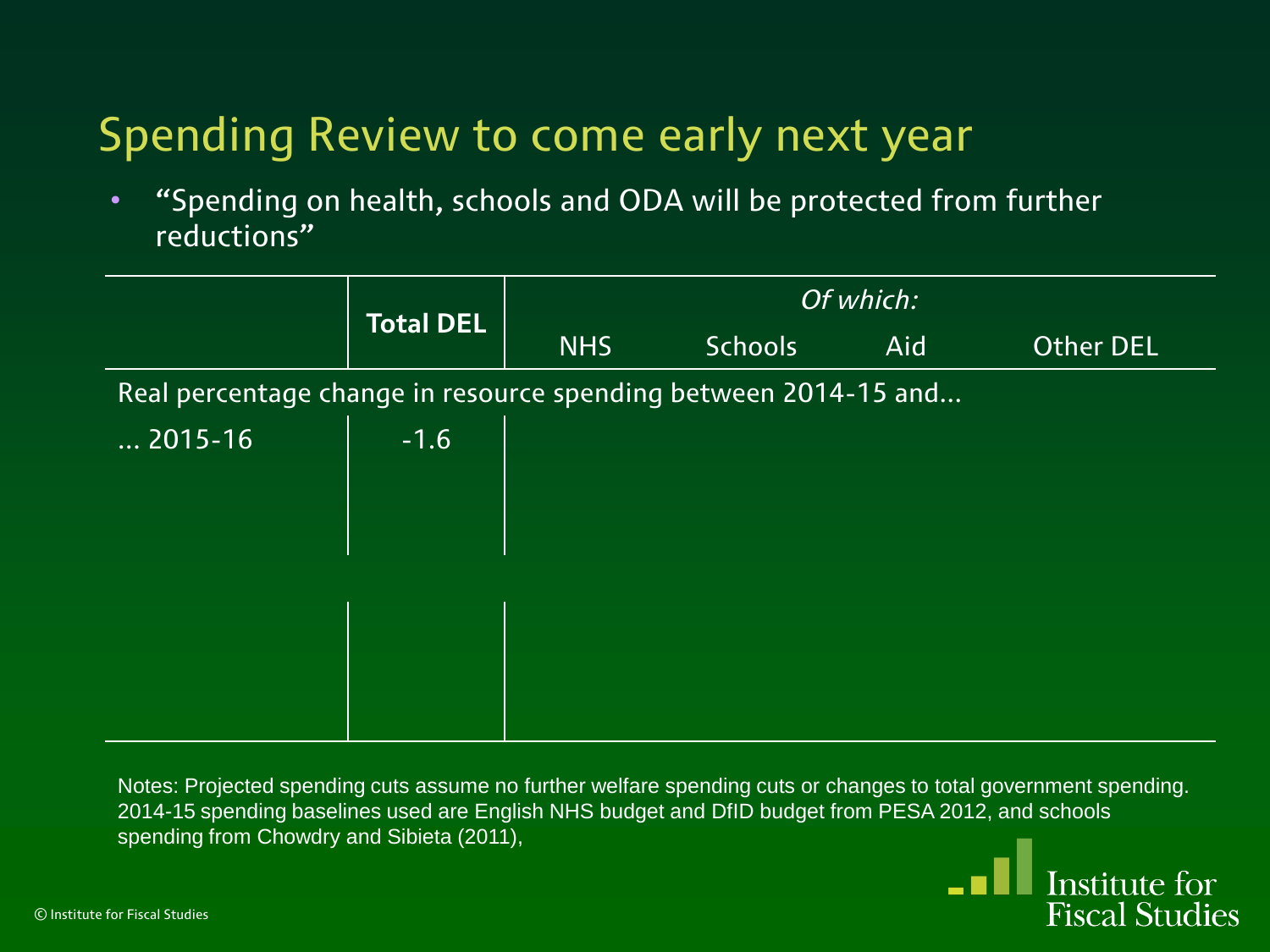• "Spending on health, schools and ODA will be protected from further reductions"

|                                                                 | <b>Total DEL</b> | Of which:  |                |     |           |
|-----------------------------------------------------------------|------------------|------------|----------------|-----|-----------|
|                                                                 |                  | <b>NHS</b> | <b>Schools</b> | Aid | Other DEL |
| Real percentage change in resource spending between 2014-15 and |                  |            |                |     |           |
| $\dots$ 2015-16                                                 | $-1.6$           | 0.0        | 0.0            | 2.3 |           |
|                                                                 |                  |            |                |     |           |
|                                                                 |                  |            |                |     |           |
|                                                                 |                  |            |                |     |           |
|                                                                 |                  |            |                |     |           |
|                                                                 |                  |            |                |     |           |
|                                                                 |                  |            |                |     |           |

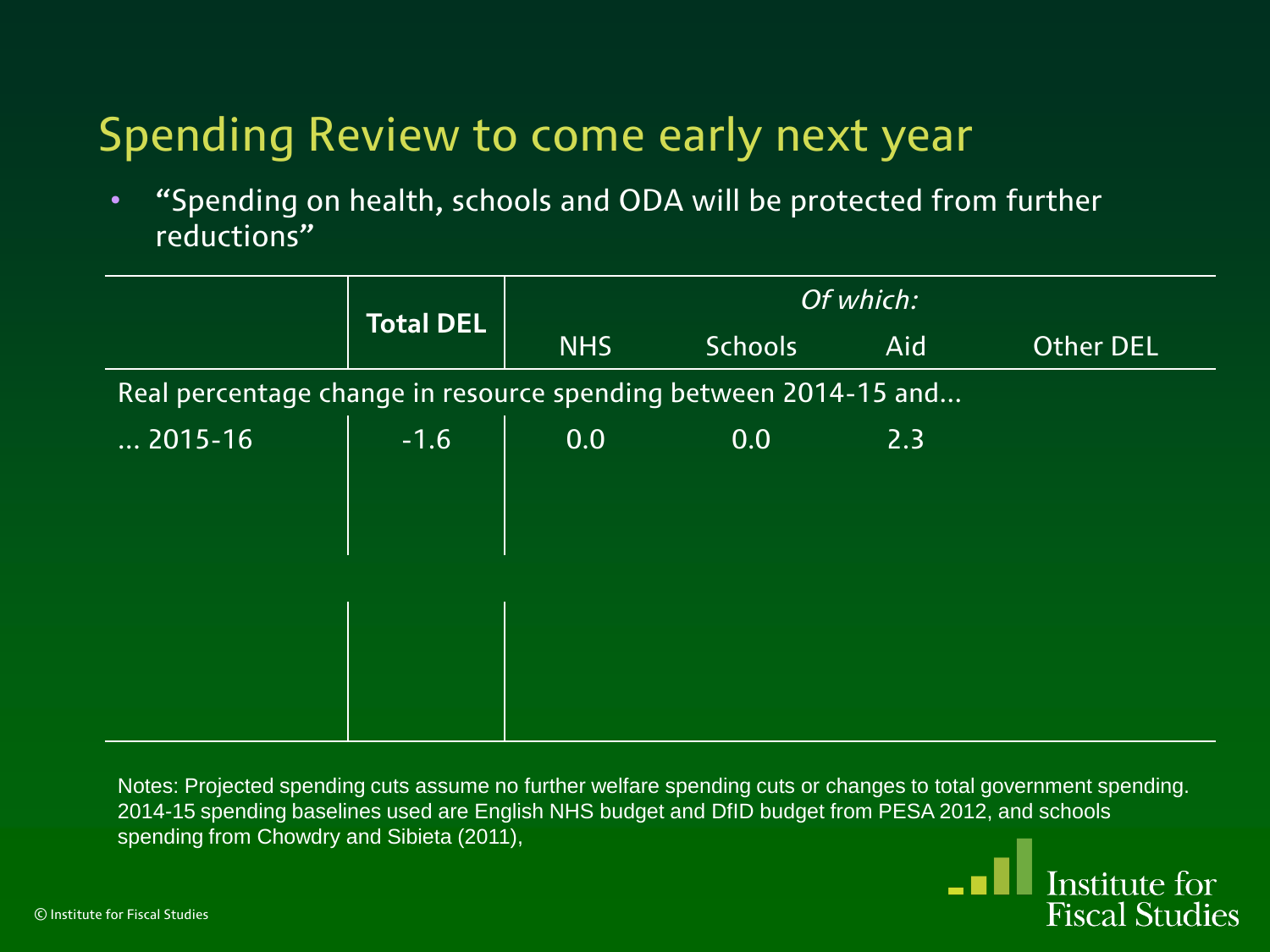• "Spending on health, schools and ODA will be protected from further reductions"

|                 | <b>Total DEL</b>                                                | Of which:  |                |     |           |  |  |  |
|-----------------|-----------------------------------------------------------------|------------|----------------|-----|-----------|--|--|--|
|                 |                                                                 | <b>NHS</b> | <b>Schools</b> | Aid | Other DEL |  |  |  |
|                 | Real percentage change in resource spending between 2014-15 and |            |                |     |           |  |  |  |
| $\dots$ 2015-16 | $-1.6$                                                          | 0.0        | 0.0            | 2.3 | $-3.2$    |  |  |  |
|                 |                                                                 |            |                |     |           |  |  |  |
|                 |                                                                 |            |                |     |           |  |  |  |
|                 |                                                                 |            |                |     |           |  |  |  |
|                 |                                                                 |            |                |     |           |  |  |  |
|                 |                                                                 |            |                |     |           |  |  |  |
|                 |                                                                 |            |                |     |           |  |  |  |

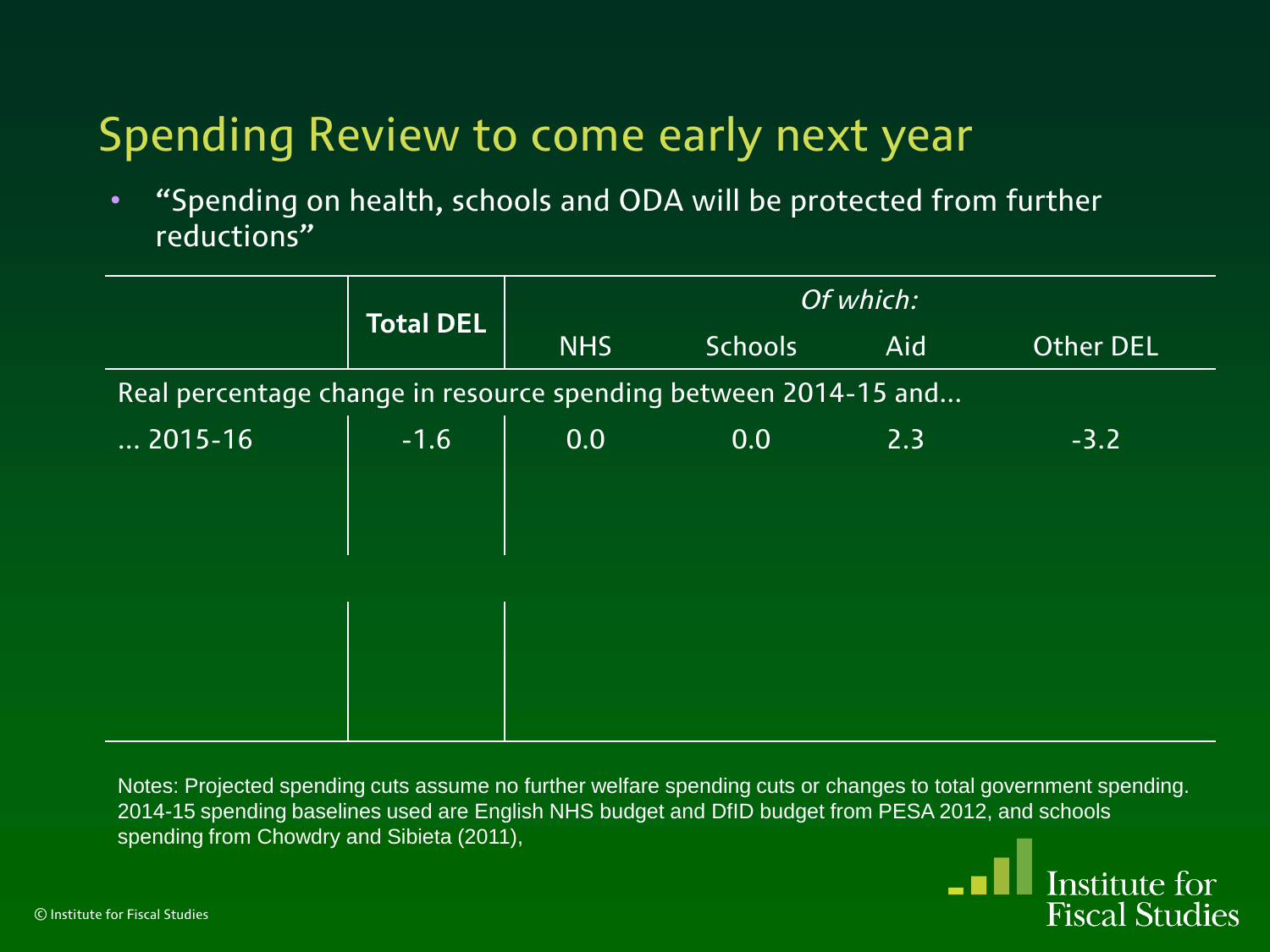• "Spending on health, schools and ODA will be protected from further reductions"

|                       | <b>Total DEL</b>                                                | Of which:  |                |     |                  |  |  |  |
|-----------------------|-----------------------------------------------------------------|------------|----------------|-----|------------------|--|--|--|
|                       |                                                                 | <b>NHS</b> | <b>Schools</b> | Aid | <b>Other DEL</b> |  |  |  |
|                       | Real percentage change in resource spending between 2014-15 and |            |                |     |                  |  |  |  |
| $\dots$ 2015-16       | $-1.6$                                                          | 0.0        | 0.0            | 2.3 | $-3.2$           |  |  |  |
| $\overline{}$ 2017-18 | $-8.4$                                                          |            |                |     |                  |  |  |  |
|                       |                                                                 |            |                |     |                  |  |  |  |
|                       |                                                                 |            |                |     |                  |  |  |  |
|                       |                                                                 |            |                |     |                  |  |  |  |
|                       |                                                                 |            |                |     |                  |  |  |  |
|                       |                                                                 |            |                |     |                  |  |  |  |

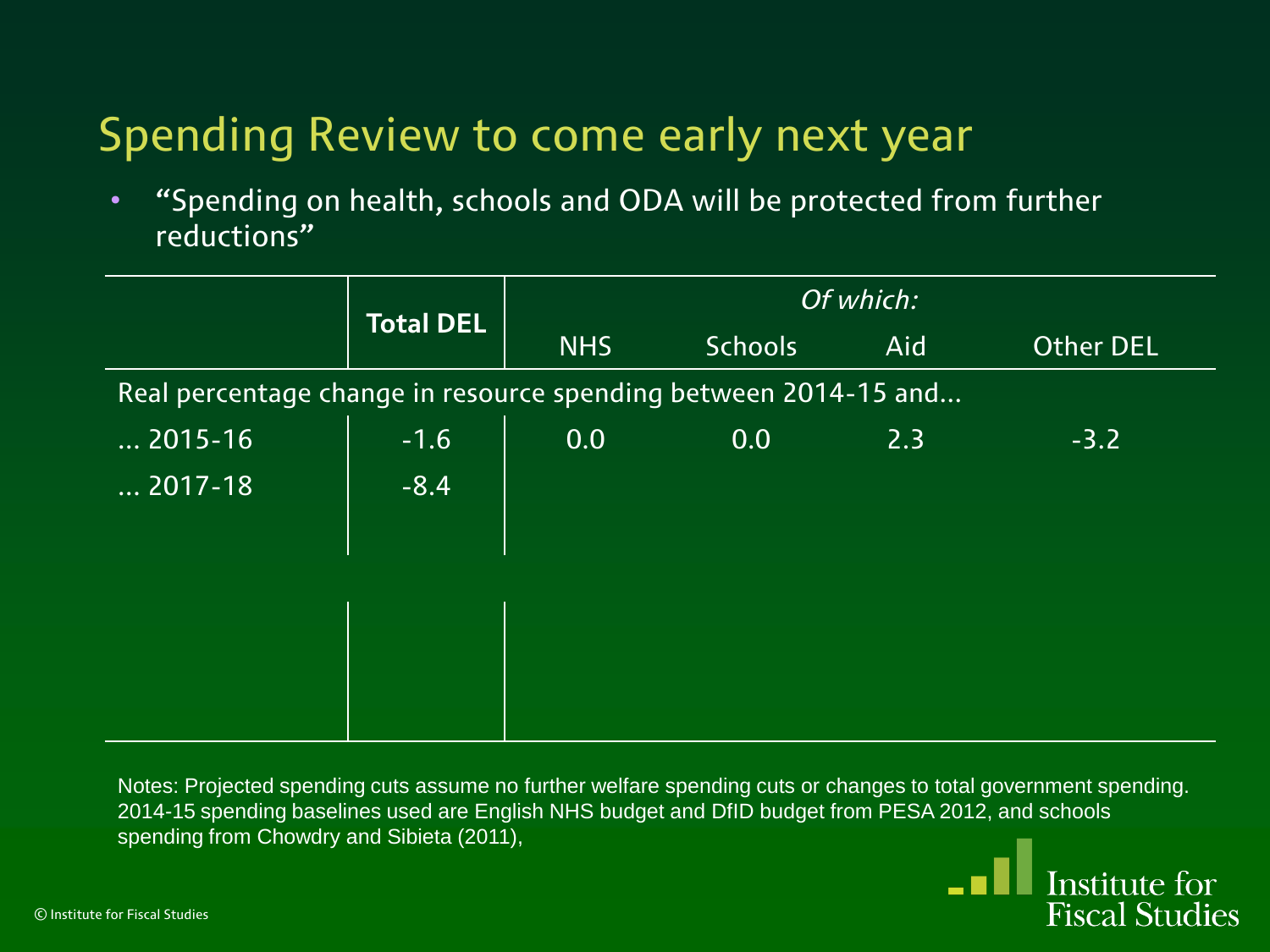• "Spending on health, schools and ODA will be protected from further reductions"

|                                                                 | <b>Total DEL</b> | Of which:  |                |     |                  |
|-----------------------------------------------------------------|------------------|------------|----------------|-----|------------------|
|                                                                 |                  | <b>NHS</b> | <b>Schools</b> | Aid | <b>Other DEL</b> |
| Real percentage change in resource spending between 2014-15 and |                  |            |                |     |                  |
| $\dots$ 2015-16                                                 | $-1.6$           | 0.0        | 0.0            | 2.3 | $-3.2$           |
| $\overline{\ldots}$ 2017-18 $^{\prime}$                         | $-8.4$           | 0.0        | 0.0            | 8.2 | $-16.2$          |
|                                                                 |                  |            |                |     |                  |
|                                                                 |                  |            |                |     |                  |
|                                                                 |                  |            |                |     |                  |
|                                                                 |                  |            |                |     |                  |
|                                                                 |                  |            |                |     |                  |

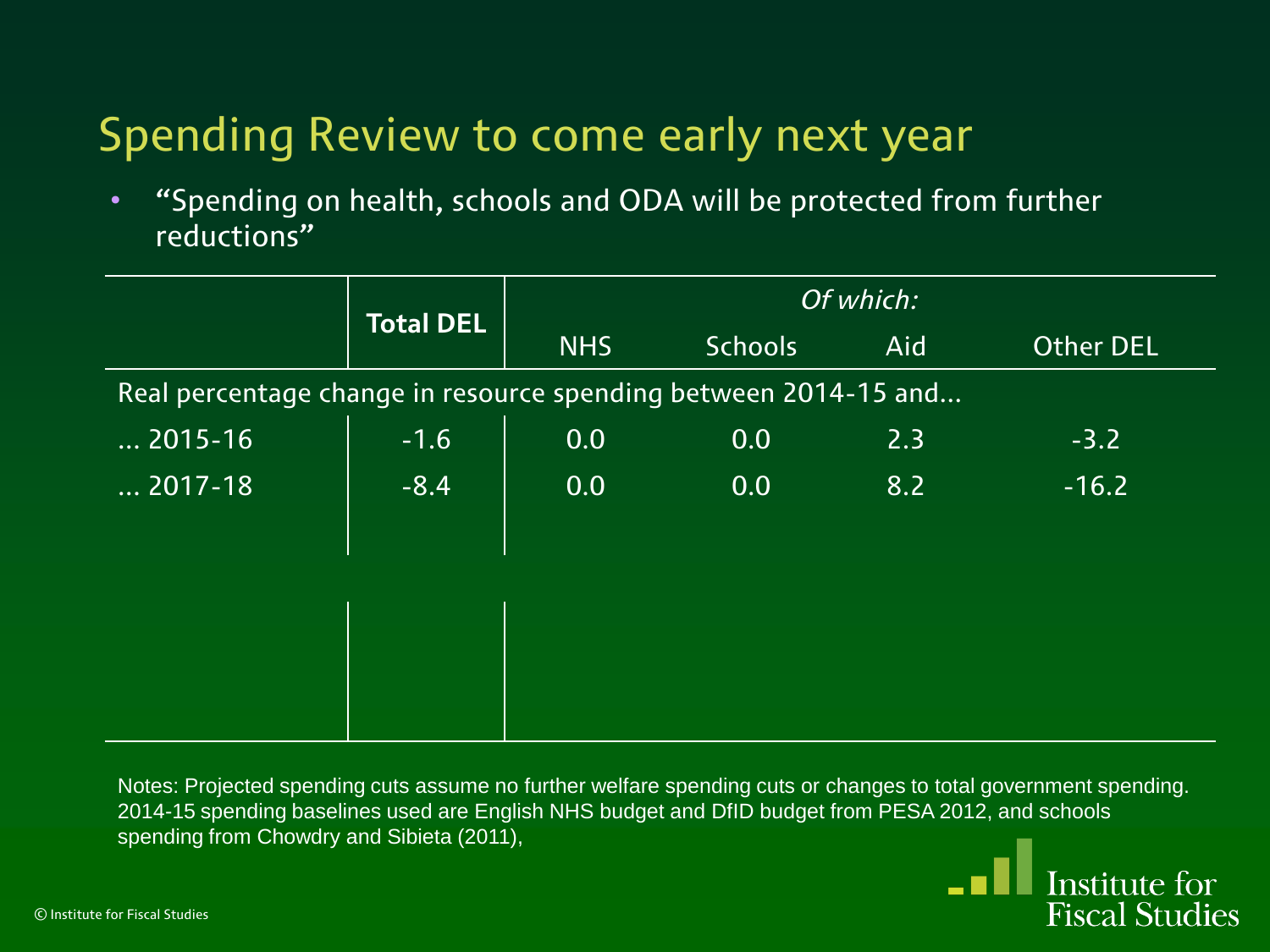• "Spending on health, schools and ODA will be protected from further reductions"

|                                                                 |                                                                 | Of which:  |                  |      |                  |  |  |  |
|-----------------------------------------------------------------|-----------------------------------------------------------------|------------|------------------|------|------------------|--|--|--|
|                                                                 | <b>Total DEL</b>                                                | <b>NHS</b> | <b>Schools</b>   | Aid  | <b>Other DEL</b> |  |  |  |
|                                                                 | Real percentage change in resource spending between 2014-15 and |            |                  |      |                  |  |  |  |
| $\dots$ 2015-16                                                 | $-1.6$                                                          | 0.0        | 0.0              | 2.3  | $-3.2$           |  |  |  |
| $\overline{}$ 2017-18                                           | $-8.4$                                                          | 0.0        | 0.0 <sub>1</sub> | 8.2  | $-16.2$          |  |  |  |
|                                                                 |                                                                 |            |                  |      |                  |  |  |  |
| Real percentage change in resource spending between 2010-11 and |                                                                 |            |                  |      |                  |  |  |  |
| $\overline{}$ 2014-15                                           | $-9.3$                                                          | 2.9        | 0.6              | 31.0 | $-18.3$          |  |  |  |
|                                                                 |                                                                 |            |                  |      |                  |  |  |  |
|                                                                 |                                                                 |            |                  |      |                  |  |  |  |

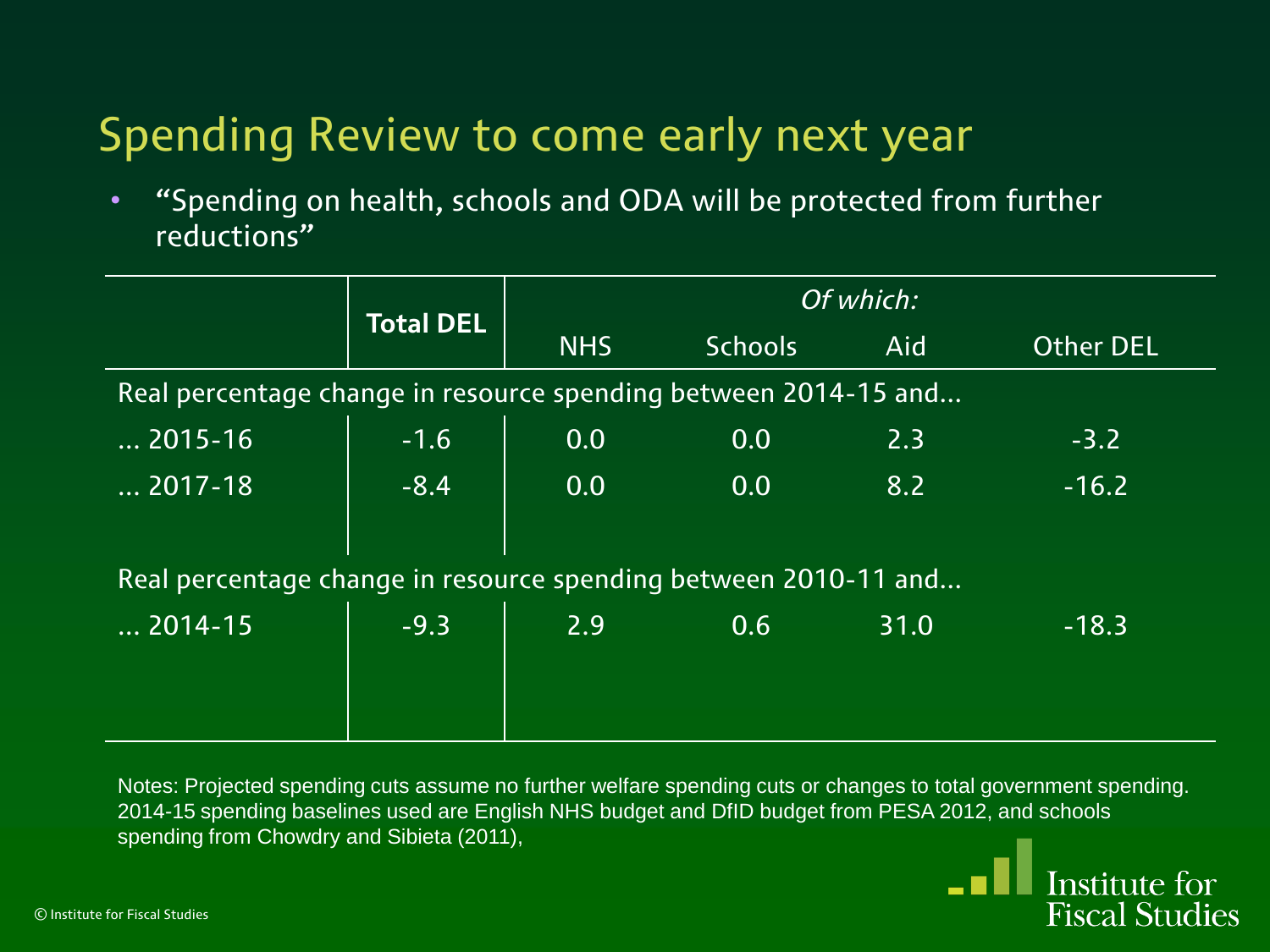• "Spending on health, schools and ODA will be protected from further reductions"

|                                                                 |                  | Of which:  |                |      |                  |  |  |
|-----------------------------------------------------------------|------------------|------------|----------------|------|------------------|--|--|
|                                                                 | <b>Total DEL</b> | <b>NHS</b> | <b>Schools</b> | Aid. | <b>Other DEL</b> |  |  |
| Real percentage change in resource spending between 2014-15 and |                  |            |                |      |                  |  |  |
| $\dots$ 2015-16                                                 | $-1.6$           | 0.0        | 0.0            | 2.3  | $-3.2$           |  |  |
| $\ldots$ 2017-18 $^{\prime}$                                    | $-8.4$           | 0.0        | 0.0            | 8.2  | $-16.2$          |  |  |
|                                                                 |                  |            |                |      |                  |  |  |
| Real percentage change in resource spending between 2010-11 and |                  |            |                |      |                  |  |  |
| $\overline{}$ 2014-15                                           | $-9.3$           | 2.9        | 0.6            | 31.0 | $-18.3$          |  |  |
| $\dots$ 2015-16                                                 | $-10.8$          | 2.9        | 0.6            | 34.0 | $-20.9$          |  |  |
|                                                                 |                  |            |                |      |                  |  |  |

Notes: Projected spending cuts assume no further welfare spending cuts or changes to total government spending. 2014-15 spending baselines used are English NHS budget and DfID budget from PESA 2012, and schools spending from Chowdry and Sibieta (2011),

Institute for

**Fiscal Studies**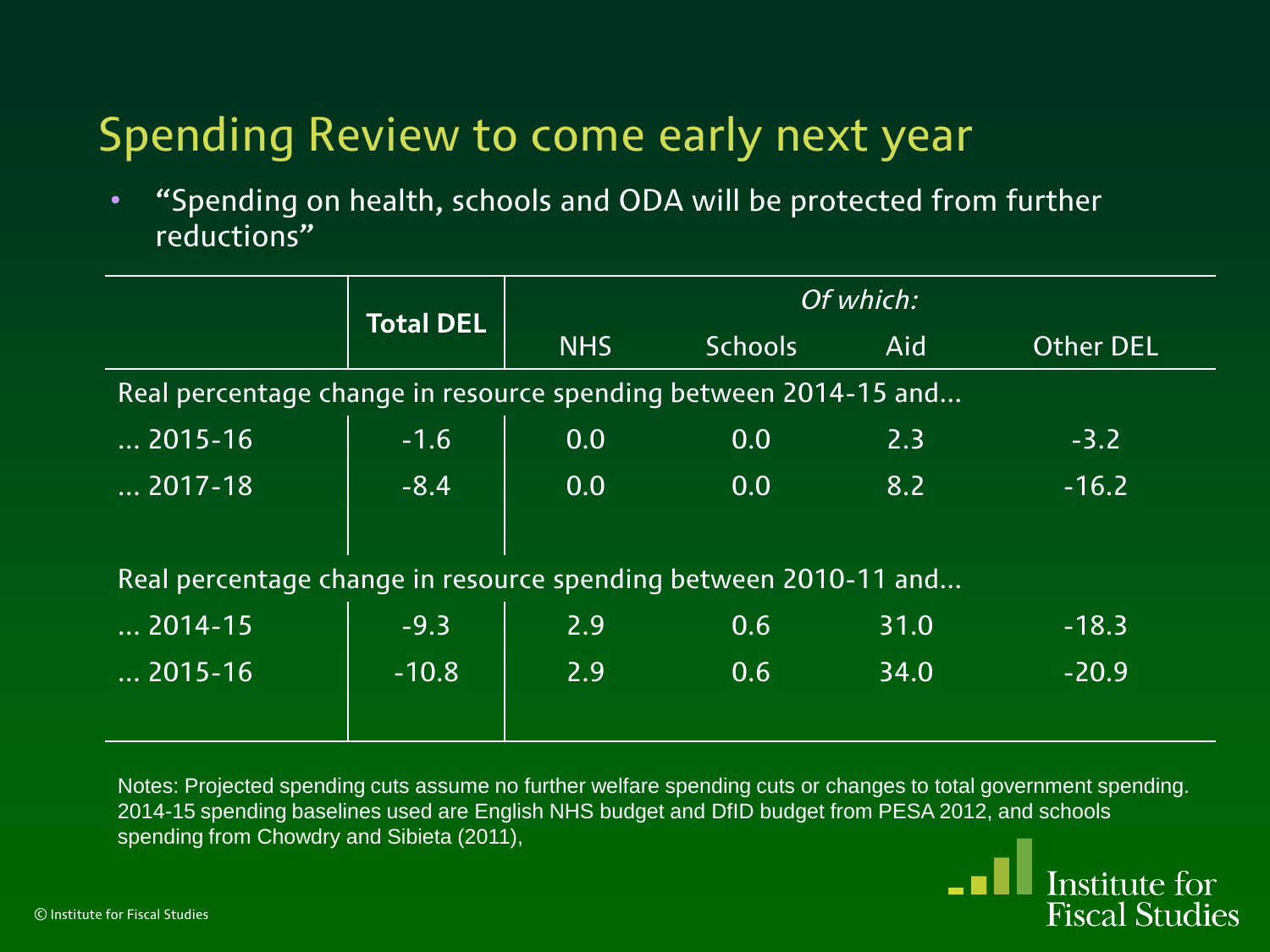• "Spending on health, schools and ODA will be protected from further reductions"

|                                                                 | <b>Total DEL</b> | Of which:  |                |      |                  |  |  |
|-----------------------------------------------------------------|------------------|------------|----------------|------|------------------|--|--|
|                                                                 |                  | <b>NHS</b> | <b>Schools</b> | Aid  | <b>Other DEL</b> |  |  |
| Real percentage change in resource spending between 2014-15 and |                  |            |                |      |                  |  |  |
| $\dots$ 2015-16                                                 | $-1.6$           | 0.0        | 0.0            | 2.3  | $-3.2$           |  |  |
| $\overline{}$ 2017-18                                           | $-8.4$           | 0.0        | 0.0            | 8.2  | $-16.2$          |  |  |
|                                                                 |                  |            |                |      |                  |  |  |
| Real percentage change in resource spending between 2010-11 and |                  |            |                |      |                  |  |  |
| $\overline{\ldots}$ 2014-15                                     | $-9.3$           | 2.9        | 0.6            | 31.0 | $-18.3$          |  |  |
| $\overline{}$ 2015-16                                           | $-10.8$          | 2.9        | 0.6            | 34.0 | $-20.9$          |  |  |
| $\overline{}$ 2017-18                                           | $-16.9$          | 2.9        | 0.6            | 41.7 | $-31.5$          |  |  |

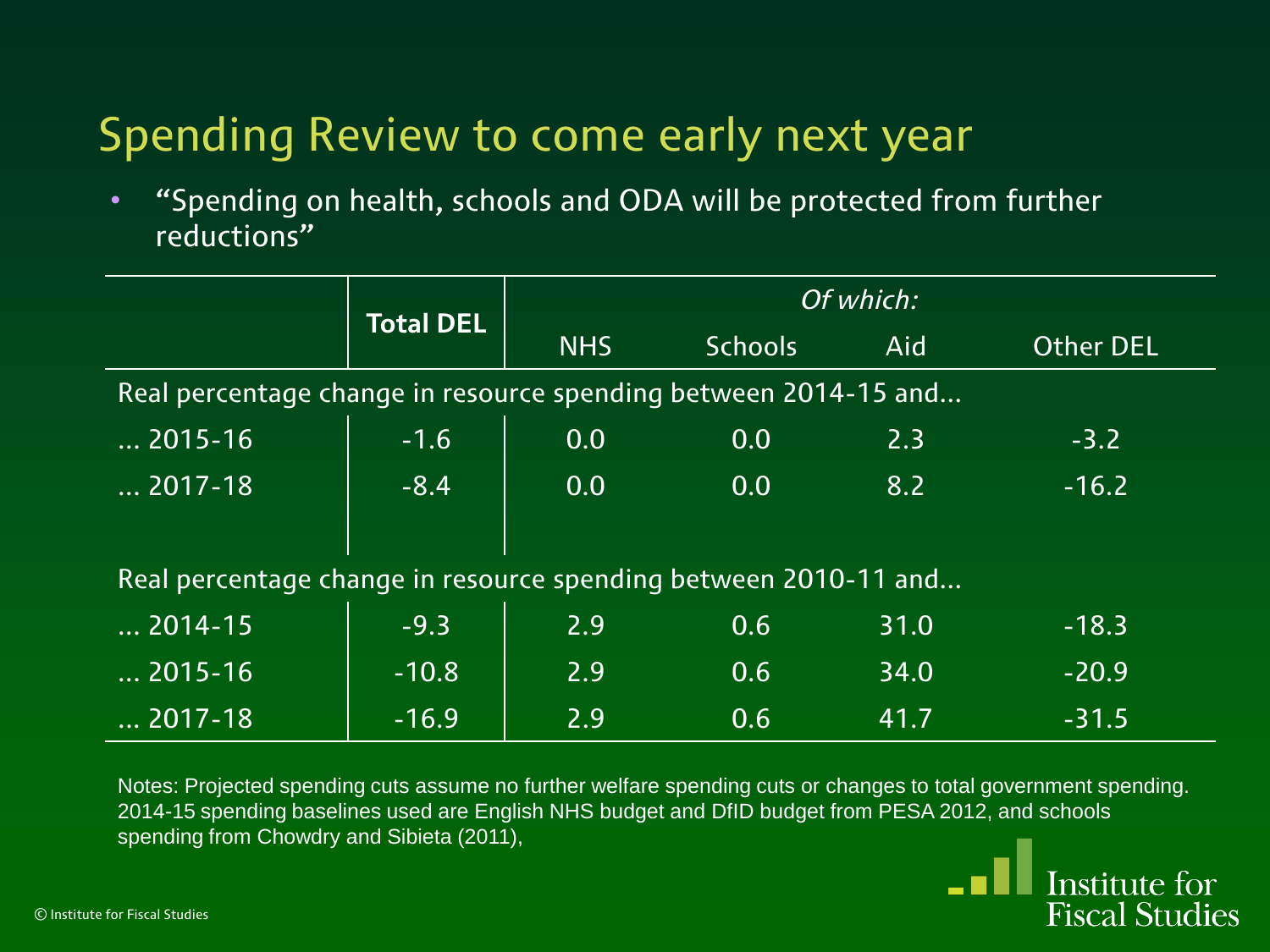#### Where could cut in 'unprotected DEL' fall?

- Real cut of 3.2% to 'unprotected' resource DEL in 2015-16 equates to a total budget reduction of £5.5 billion
- (Cut of 16.2% would equate to a cut of £28 billion)
- Where could such a budget reduction come from given that the protected elements account for 46.9% of resource DEL?

|                                        | 2014-15 Budget              |
|----------------------------------------|-----------------------------|
| <b>Department</b>                      | (£ billion, 2012-13 prices) |
| <b>Defence</b>                         | 32.1                        |
| <b>CLG Local Government</b>            | 21.0                        |
| <b>Business, Innovation and Skills</b> | 16.5                        |
| <b>Education (excluding schools)</b>   | 12.5                        |
| <b>Home Office</b>                     | 7.5                         |
| <b>Work and Pensions</b>               | 7.5                         |
| <b>Justice</b>                         | 7.2                         |
| <b>Transport</b>                       | 5.2                         |

Note: Devolved administrations and departments with 2014-15 budgets of less than £5 billion are not shown

> Institute for **Fiscal Studies**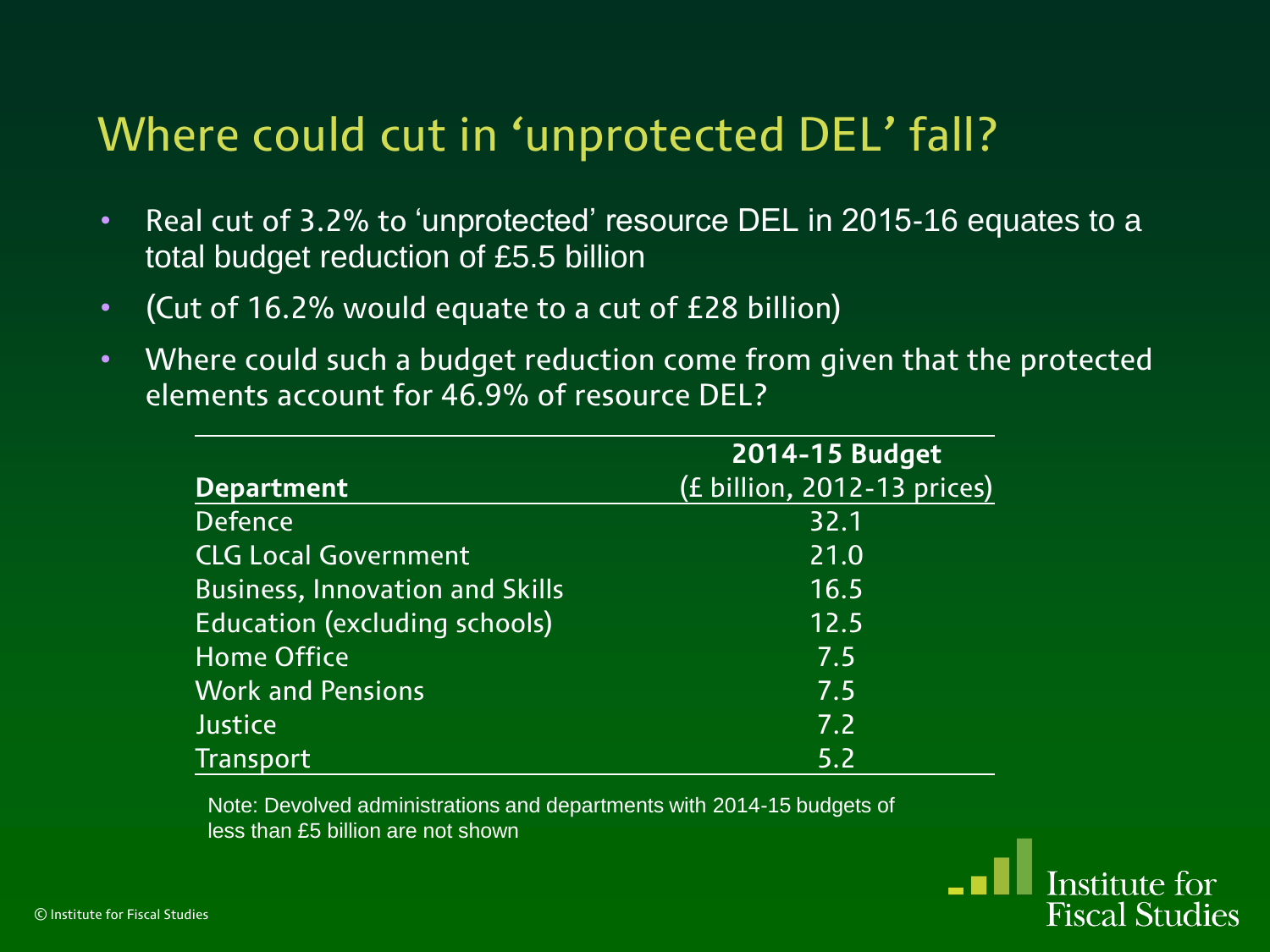#### Cuts to resource DELs could be reduced by tax increases and/or welfare cuts